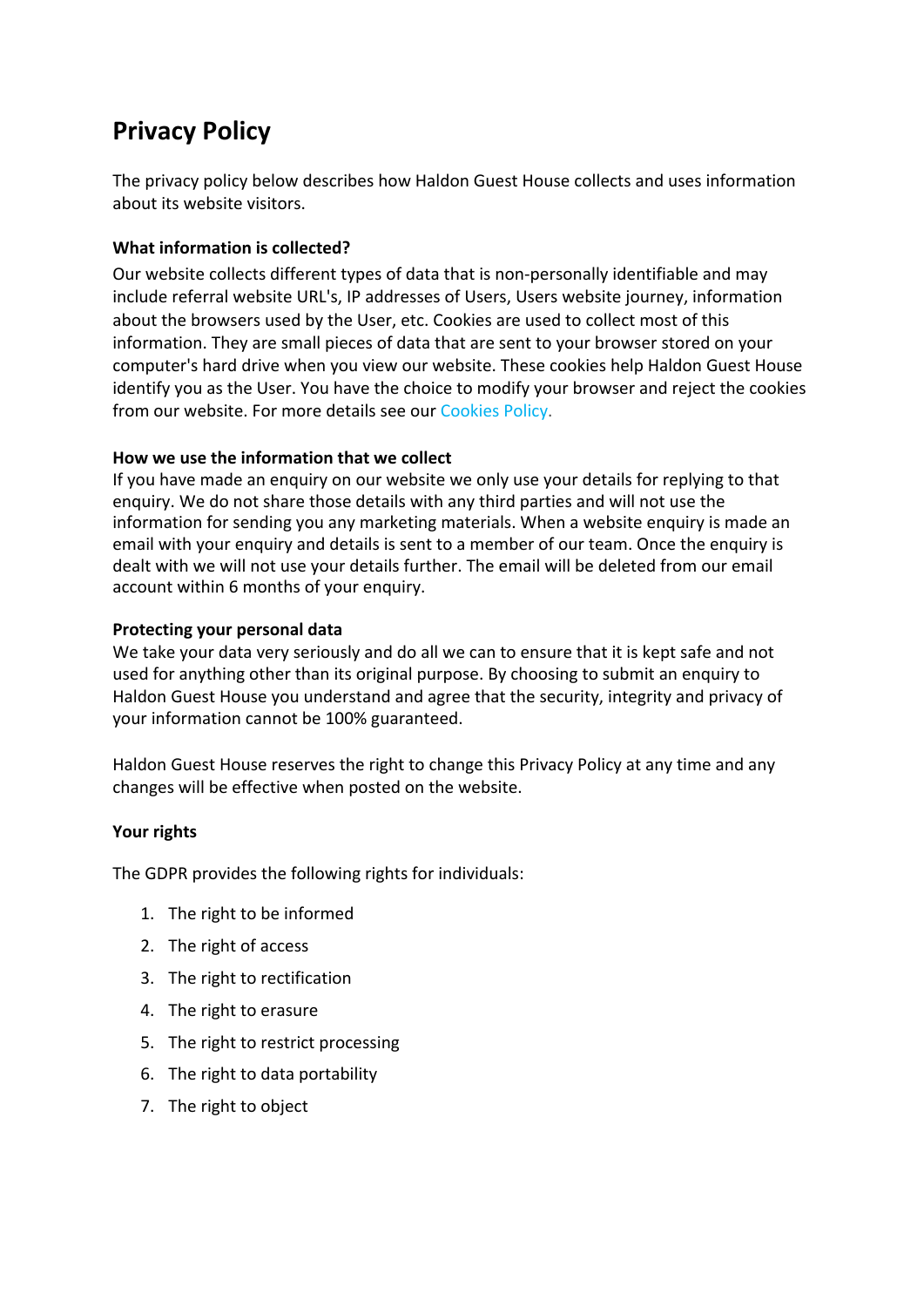# **1) The right to be informed**

Individuals have the right to be informed about the collection and use of their personal data. This is a key transparency requirement under the GDPR.

## **2) The right to be informed**

Individuals have the right to request what personal data we hold on them. You can request this data verbally or in writing and request a 'subject access'. Within 30 days we will let you know what personal data we have. And if you request for us to delete that data if you feel it necessary.

#### **3) The right to rectification**

The GDPR includes a right for individuals to have inaccurate personal data rectified, or completed if it is incomplete.

An individual can make a request for rectification verbally or in writing.

#### **4) The right to erasure**

The GDPR introduces a right for individuals to have personal data erased. The right to erasure is also known as 'the right to be forgotten'.

Individuals can make a request for erasure verbally or in writing. We then have one month to respond to a request.

The right is not absolute and only applies in certain circumstances. For more details visit https://ico.org.uk/

#### **5) The right to restrict processing**

Individuals have the right to request the restriction or suppression of their personal data. This is not an absolute right and only applies in certain circumstances.

When processing is restricted, we are permitted to store your personal data, but not use it.

An individual can make a request for restriction verbally or in writing. We have one calendar month to respond to a request.

#### **6) The right to data portability**

The right to data portability allows individuals to obtain and reuse their personal data for their own purposes across different services.